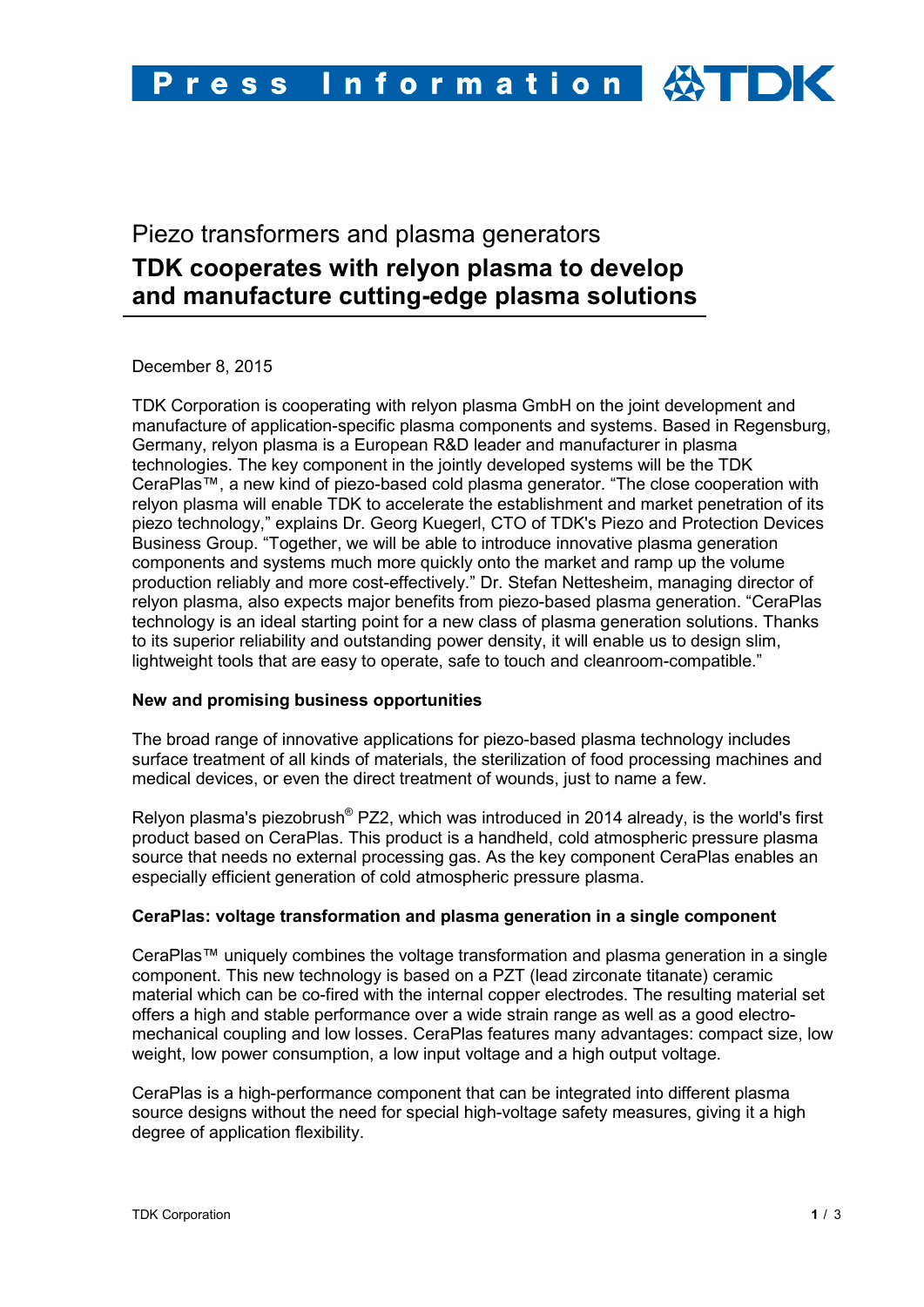

In comparison with conventional plasma generation techniques, CeraPlas achieves high surface activation at very low power. For example, voltages of up to 15 kV can be reached at the output of the CeraPlas with a sinusoidal input voltage of only 12 to 24  $V_{\text{nn}}$ , which is high enough to generate a discharge in air and other industrial gases such as nitrogen or argon. The plasma itself has a low temperature of below 50 °C and is thus suitable for treating the surface of nearly all temperature sensitive materials, including human skin.

-----

## **Glossary**

• Plasma: As one of the four fundamental states of matter, plasma is formed when air or gas is ionized. Plasma possesses conductive properties that are similar to those of metals and depend on the input parameters such as energy, pressure, process gas composition, or the addition of primer substances. Plasma not only enables one to manipulate the surface properties of materials in a multitude of ways without causing damage or destruction, it can be used to clean and disinfect surfaces and spaces. A cold (non-thermal) atmospheric pressure plasma is required for an increasing number of applications.

#### **Main applications**

- Surface treatment of textiles and plastics
- Sterilization of food processing machines and medical devices,
- Direct treatment of wounds
- Disinfection of spaces
- Neutralization or reduction of odors

# **Main features and benefits**

- Compact size
- Low weight
- Low power consumption
- Low input voltage and a high output voltage
- Low plasma temperature
- Outstanding performance regarding plasma generation and surface activation

# **Key data of the CeraPlas™ piezo transformer and plasma generator**

| Operating voltage $[V_{\text{op}}]$                                        | 12 to 24                                 |
|----------------------------------------------------------------------------|------------------------------------------|
| Operating frequency [kHz]                                                  | ~50                                      |
| Output voltage [kV]                                                        | Up to 15 (depending on load)             |
| Transferred power [W]                                                      | $10$ (max.)                              |
| Plasma temperature [°C]                                                    | $50$                                     |
| Processing gas                                                             | Air, industrial gases such as N2, Ar, He |
| Ozone generation rate [ppm]<br>(at 8 W with customized measurement set up) | 20                                       |
| Dimensions [mm]                                                            | $72 \times 6 \times 2.8$                 |
| Material set                                                               | Hard PZT with co-fired copper electrodes |